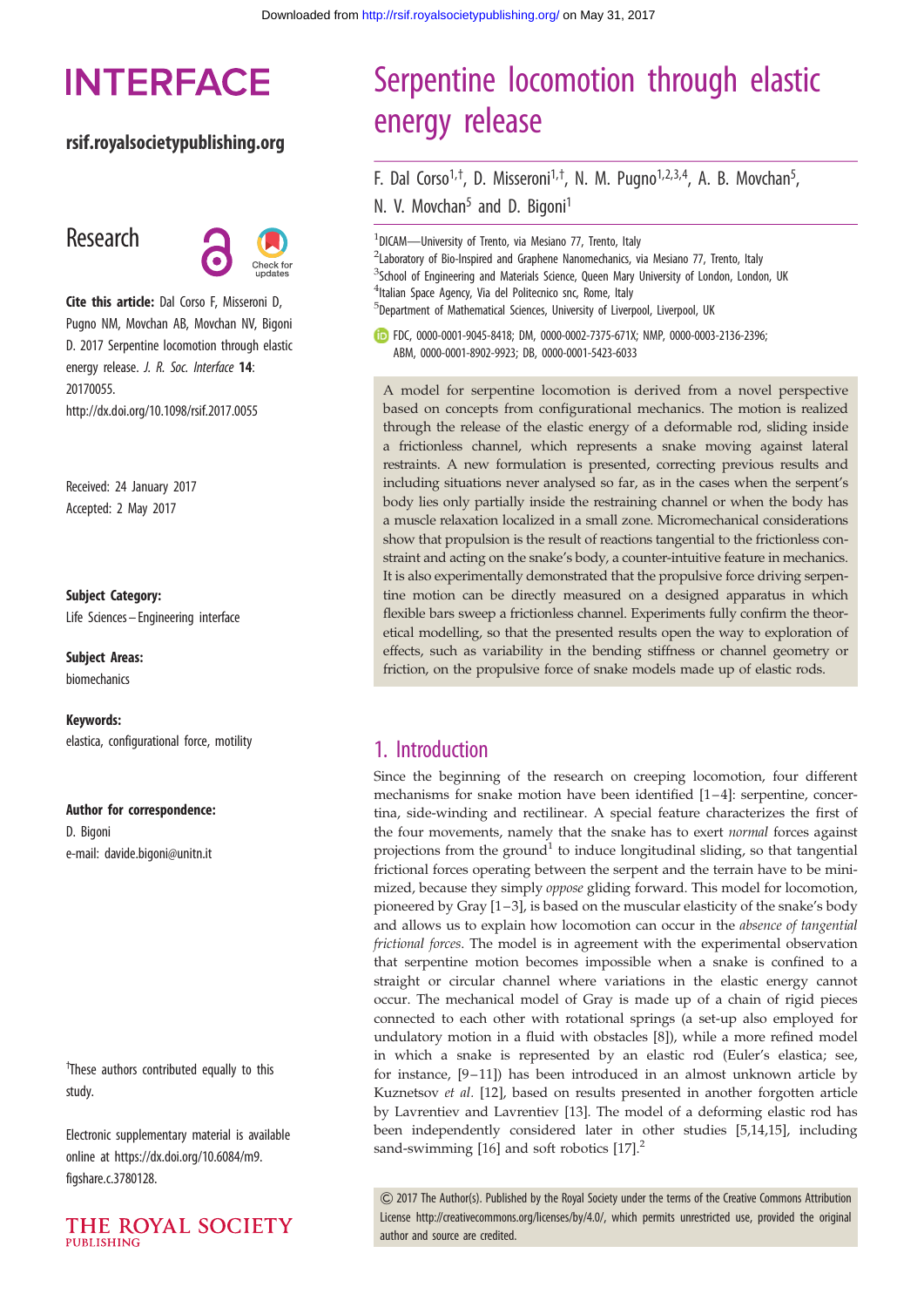Recently, a way to achieve motion through a release of elastic energy has been related to the generation of configurational or 'Eshelby-like' forces [[24](#page-12-0)–[27\]](#page-12-0) and its understanding has led to the discovery of torsional locomotion [[28\]](#page-12-0). A novel reconsideration of the mechanics of snake motion as modelled by Kuznetsov et al. [[12\]](#page-11-0) has evidenced that their solution is inconsistent at some points (to be detailed later) and does not explain the generation of forces along the body of the snake. Furthermore, an experimental direct validation of the rod model has never been attempted. Therefore, a generalization and a rigorous derivation is presented in this article for the mechanics of an elastic rod sliding into a perfectly smooth channel, together with its experimental validation.

The propulsive force is independently derived using two approaches: (i) an energy formulation and (ii) an approach based on the 'micromechanical' derivation of all forces acting on the system, enhanced by the integration of the equations of motion. These two approaches have different merits, so that only the knowledge of both provides a complete picture of serpentine motion through a perfectly smooth channel. In particular, the energy formulation explains how configurational forces provide propulsion from a release of elastic energy. On the other hand, the micromechanical approach shows that the perfectly frictionless channel provides propulsion by means of tangential localized reactions acting against the snake's body. This is a surprising behaviour, counter-intuitive from a mechanical point of view.

Results are also presented for situations in which the snake is only partially inserted in the channel (a case never considered before), while the rest of the body does not have any restraints for propulsion. It is shown that a snake idealized as an elastic rod can always exit, but never enter, a frictionless channel. Finally, circumstances are also considered for the first time in which a discontinuity is present in the channel curvature or in the bending stiffness of the elastic rod simulating the snake. The latter case may be achieved by the snake with a localized muscular relaxation along the body, which is also interesting for snake robots or in the design of a colonoscope or other endoscopes [[29\]](#page-12-0). To provide a direct validation of the theoretical model, a channel has been designed and realized, with the shape of a clothoid spiral, in which friction has been reduced to a negligible amount through the use of roller bearings. A series of experiments carried out in the 'Instability Laboratory' of the University of Trento, Italy, on elastic rods with uniform and variable bending stiffness are shown to fully confirm the theoretical results (see also the video in the electronic supplementary material). Although the presented experiments are limited to a channel in the form of a clothoid spiral and to three different types of elastic rods, the methodology introduced allows exploration of more complex situations, for instance involving friction at the rod/channel contact or sophisticated variability in the snake's bending stiffness or channel geometry.

# 2. The propulsion of a rod within a channel

### 2.1. Formulation of the problem

An elastic inextensible rod of length  $l$  is considered, rectilinear in its undeformed configuration, and with variable bending stiffness  $B(s)$ , so that  $s$  is the curvilinear coordinate along the rod's axis,  $s \in [0, l]$ , and represents a non-inertial reference frame. For generality, the bending stiffness will be assumed to be possibly discontinuous at discrete points.

The elastic rod (or a part of it) is moving inside a curved, frictionless (rigid and smooth) channel with curvilinear length L. The position of the rod's left end is singled out by the curvilinear coordinate  $\xi(t) \in [-l, L]$ , which is a function of the time t and measures the distance from the left end of the channel [\(figure 1\)](#page-2-0).

In [figure 1](#page-2-0), the possible stages of the rod sliding within the channel are sketched at increasing values of the configurational parameter  $\xi(t)$ , as defined in [table 1](#page-2-0):

- case (A), where the left part of the rod is unconstrained while the right end moves within the channel;
- cases (B1) and (B2), where the rod is entirely within the channel in the former case (possible only when  $l < L$ ) and the rod has both ends external to the channel in the latter case (possible only when  $l > L$ );
- case  $(C)$ , which is the opposite configuration of that described in case (A).

Denoting by a superimposed dot the time derivative,  $\dot{\xi}(t)$ and  $\ddot{\xi}(t)$  represent the velocity and the tangential acceleration of the rod's left end and also of all the points along the rod, because the rod is inextensible. The curvature  $\kappa$  of the rod axis depends on the global coordinate  $\sigma(s, t) = \xi(t) + s$  and corresponds to the curvature  $\chi$  of the channel at each point s of the rod within the channel, while it is assumed null for the part of the elastic rod outside the channel, namely

$$
\kappa(s,t) = \begin{cases} \chi(\xi(t) + s), & s \in [s_1(t), s_2(t)], \\ 0, & s \notin [s_1(t), s_2(t)], \end{cases}
$$
 (2.1)

where  $s_1$  and  $s_2$  define, respectively, the initial and final curvilinear coordinate of the part of rod constrained by the channel,

$$
s_1(t) = \max\{-\xi(t), 0\}, \quad s_2(t) = \min\{l, L - \xi(t)\},
$$
 (2.2)

so that the four cases shown in [figure 1](#page-2-0) correspond to the pairs  $\{s_1(t), s_2(t)\}\$  reported in [table 1](#page-2-0).

According to the Euler –Bernoulli model, the elastic rod reacts to bending with a moment M linearly proportional to the curvature  $\kappa$ , so that  $M(s, \xi(t)) = B(s)\kappa(s + \xi(t))$ . Any part of the elastic rod outside the channel is simply unloaded and therefore remains straight.

2.2. Energy approach: elastic energy turning into kinetic At the generic time  $t$  of the motion of the inextensible elastic rod inside the channel, the system is characterized by the elastic flexural energy  $\mathcal{E}(t)$  stored within the rod,

$$
\mathcal{E}(\xi(t)) = \frac{1}{2} \int_0^l B(s) \, \kappa^2(s, \xi(t)) \, \mathrm{d}s,\tag{2.3}
$$

and the kinetic energy  $T(t)$  of the rod, which (assuming negligible rotational inertia) can be written as

$$
\mathcal{T}(\dot{\xi}(t)) = \frac{1}{2}\,\mu[\dot{\xi}(t)]^2,\tag{2.4}
$$

where  $\mu = \int_0^l \gamma(s) ds$  is the total mass of the rod and  $\gamma(s)$  is its linear mass density.

Since the rigid channel is frictionless, the total potential energy of the system,<sup>3</sup>  $V(t) = E(t) + T(t)$ , is constant in time,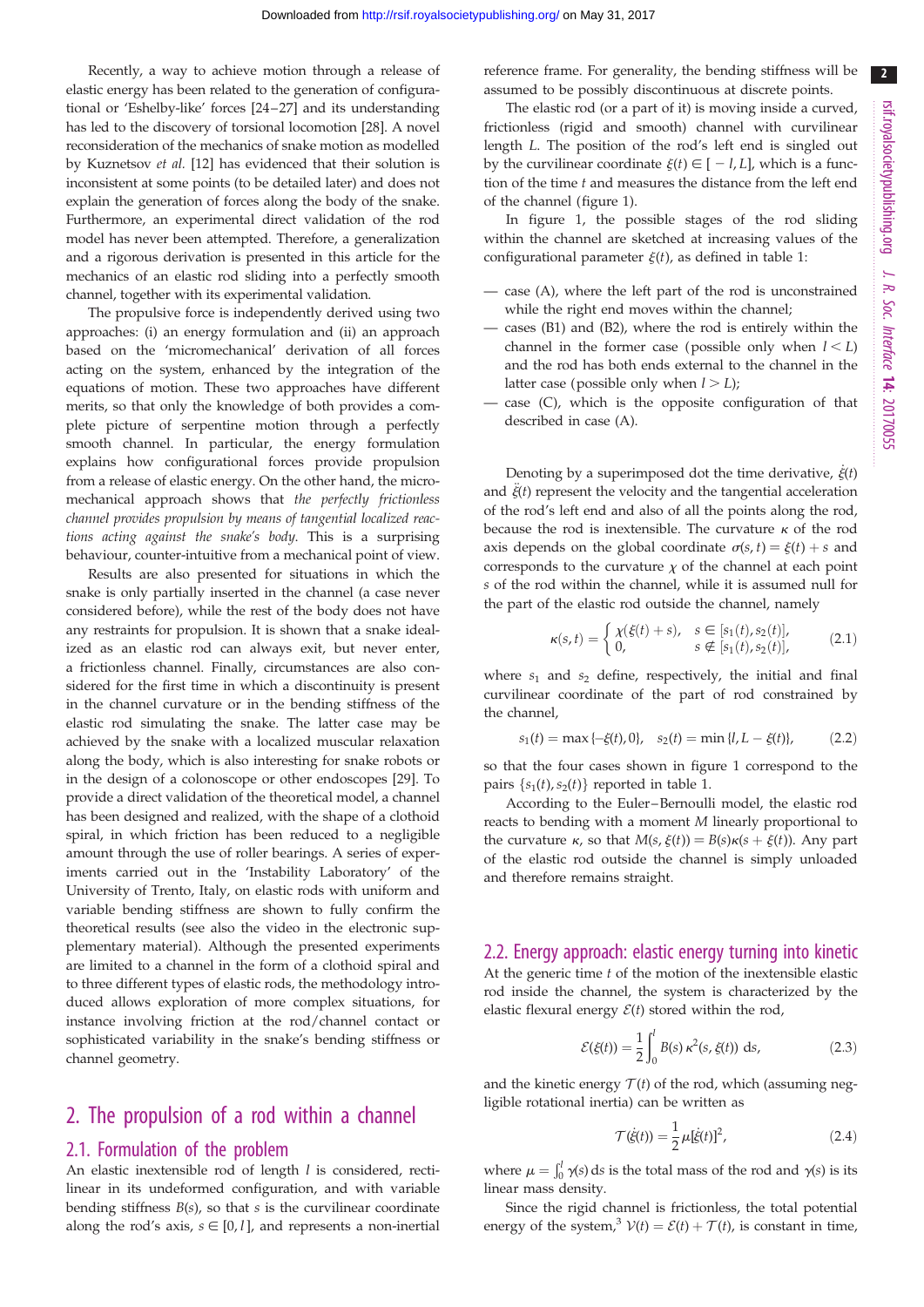3

Downloaded from<http://rsif.royalsocietypublishing.org/>on May 31, 2017

<span id="page-2-0"></span>

Figure 1. An inextensible elastic rod (rectilinear in its undeformed configuration) of length / is moving within a frictionless and smooth curvilinear channel. Its configuration is defined through the evolution in time of the curvilinear coordinate  $\xi(t)$ , which singles out the position of the left end. Four cases arise: (A) and (C) where one of the rod's ends is inside the channel while the other remains unrestrained; (B1) where the whole rod is inside the channel and (B2) where the rod occupies the whole channel. (Online version in colour.)

Table 1. Ranges of the configurational parameter  $\xi$  and values of the coordinates  $s_1$  and  $s_2$ , together with their respective derivatives, for the four cases.

| $\in$ (-1, min {0, L - 1}) | $\in (0, L - 1)$ |  |
|----------------------------|------------------|--|
|                            |                  |  |
|                            |                  |  |
|                            |                  |  |
|                            |                  |  |

so that its time derivative vanishes

$$
\dot{\mathcal{E}}(t) + \dot{\mathcal{T}}(t) = 0,\tag{2.5}
$$

which leads to

$$
\left[\frac{\partial \mathcal{E}(\xi)}{\partial \xi} + \mu \ddot{\xi}\right] \dot{\xi}(t) = 0.
$$
 (2.6)

Defining the propulsive force  $P(t)$  as

$$
P(t) = -\frac{\partial \mathcal{E}(\xi(t))}{\partial \xi(t)},
$$
\n(2.7)

the equation of the longitudinal motion of the rod within the channel follows in the form

$$
\mu \ddot{\xi}(t) = P(t). \tag{2.8}
$$

Note from equation (2.7) that the propulsive force  $P$  is a 'resultant configurational force', which is different from zero only when a change in the elastic strain energy  $\mathcal E$  of the rod occurs through a change in the configurational parameter  $\xi$ , a situation similar to the Eshelby-like forces in elastic systems constrained by a sliding sleeve [[26\]](#page-12-0).

The two types of jump discontinuity are now introduced within the part of the rod constrained by the channel. One discontinuity is in the bending stiffness  $B(s)$  of the elastic rod at the local coordinate  $s = l_1 \in (s_1, s_2)$ 

$$
[[B(l_1)]] = B(l_1^+) - B(l_1^-), \tag{2.9}
$$

and the other discontinuity is in the curvature of the channel

at the global coordinate  $\sigma = L_1 \in (\xi + s_1, \xi + s_2)$ 

$$
[\![\chi(L_1)]\!] = \chi(L_1^+) - \chi(L_1^-), \tag{2.10}
$$

where the dependence on time has been omitted for simplicity (and also in the following). It is noted that the superscripts  $+$  and  $-$  define, respectively, the one-sided limit of the relevant quantity from the negative or positive direction.

Considering that the elastic energy (2.3) can be rewritten as

$$
\mathcal{E}(\xi) = \frac{1}{2} \int_{s_1(\xi)}^{s_2(\xi)} B(s) \chi^2(\xi + s) \, ds,\tag{2.11}
$$

which is an integral with moving limits  $s_1(\xi)$  and  $s_2(\xi)$ , and that the derivatives of the curvature field  $\chi(\xi + s)$  with respect to  $\xi$  and s are identical,

$$
\frac{\partial \chi(\xi + s)}{\partial \xi} = \frac{\partial \chi(\xi + s)}{\partial s},\tag{2.12}
$$

the propulsive force (2.7) can be calculated by means of the Leibniz integral rule as

$$
P = \frac{\partial s_1(\xi)}{\partial \xi} \frac{B(s_1(\xi))\chi^2(\xi + s_1(\xi))}{2} - \frac{\partial s_2(\xi)}{\partial \xi} \frac{B(s_2(\xi))\chi^2(\xi + s_2(\xi))}{2}
$$

$$
- \frac{B(L_1 - \xi)\left[\chi^2(L_1)\right]}{2} - \int_{s_1(\xi)}^{L_1 - \xi} B(s)\chi(\xi + s)\chi'(\xi + s) ds
$$

$$
- \int_{L_1' - \xi}^{s_2(\xi)} B(s)\chi(\xi + s)\chi'(\xi + s) ds; \qquad (2.13)
$$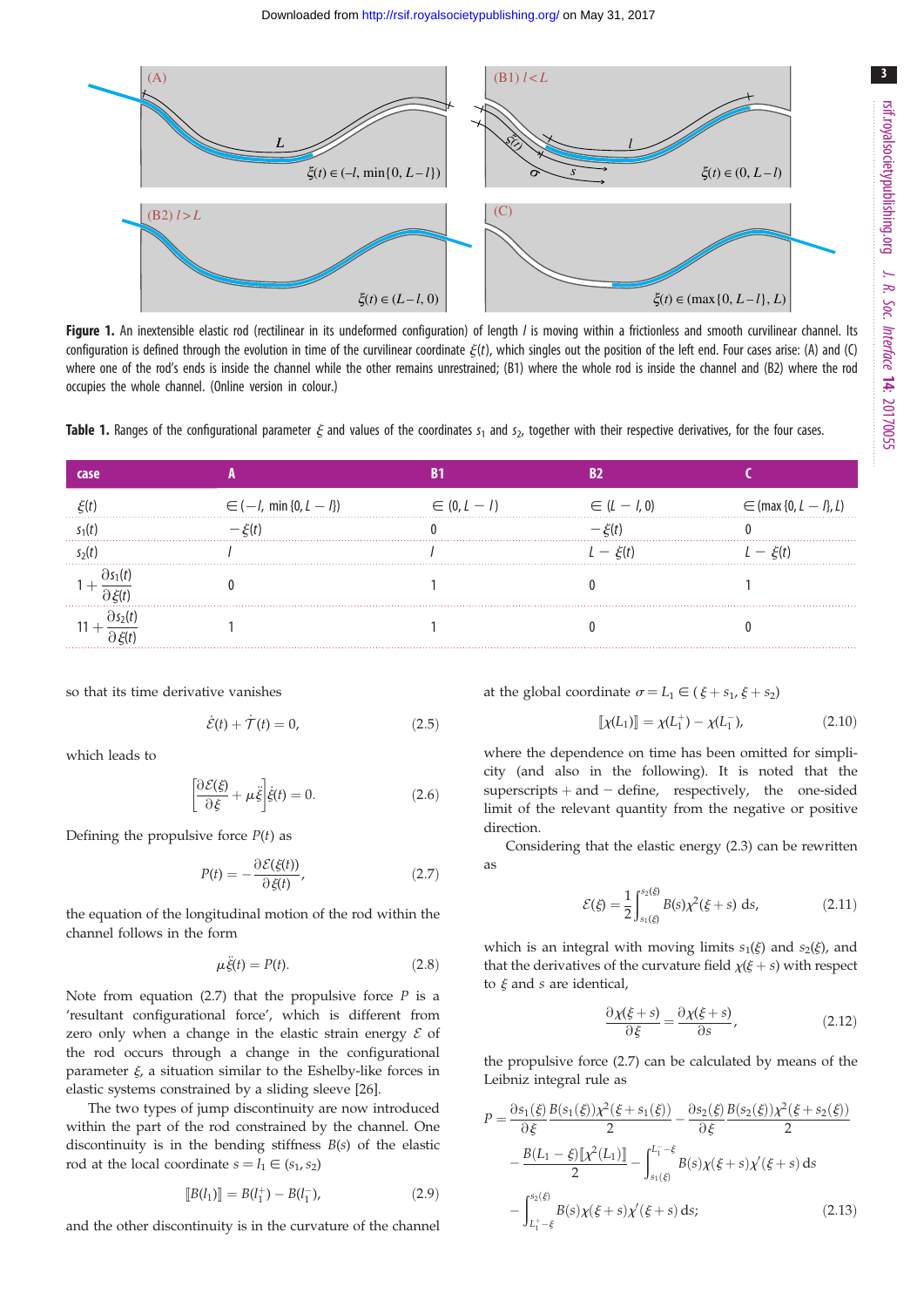or, equivalently, after integration by parts, as

$$
P = \left(1 + \frac{\partial s_1(\xi)}{\partial \xi}\right) \frac{B(s_1(\xi))\chi^2(\xi + s_1(\xi))}{2}
$$
  
 
$$
- \left(1 + \frac{\partial s_2(\xi)}{\partial \xi}\right) \frac{B(s_2(\xi))\chi^2(\xi + s_2(\xi))}{2}
$$
  
 
$$
+ \frac{[B(l_1)]\chi^2(\xi + l_1)}{2} + \frac{1}{2} \int_{s_1(\xi)}^{l_1} B'(s)\chi^2(\xi + s) ds
$$
  
 
$$
+ \frac{1}{2} \int_{l_1^+}^{s_2(\xi)} B'(s)\chi^2(\xi + s) ds.
$$
 (2.14)

Equations (2.13) and (2.14) are fully equivalent and provide the same value of the propulsive force  $P$  for the given geometry and stiffness properties. However, the two formulae are expressed in a way that only one type of discontinuity appears. Indeed, the former (the latter) expression highlights the influence of only jump discontinuities in the squared channel curvature  $\llbracket \chi^2 \rrbracket$  (in the bending stiffness  $[\![B]\!]$  ), while the discontinuity in the stiffness (in the channel curvature) does not explicitly appear.

Specifying equation (2.14) for the four cases shown in [figure](#page-2-0) [1,](#page-2-0) and considering the values of the derivatives  $\partial s_i(\xi)/\partial \xi$  ( $j = 1$ , 2) as computed in [table 1,](#page-2-0) the propulsive force  $P$  simplifies to

— case A

$$
P = -\frac{B(-\xi)\chi^2(0)}{2} - \frac{B(L_1 - \xi)\left[\chi^2(L_1)\right]}{2}
$$

$$
-\int_{-\xi}^{L_1 - \xi} B(s)\chi(\xi + s)\chi'(\xi + s) ds
$$

$$
-\int_{L_1 + \xi}^{l} B(s)\chi(\xi + s)\chi'(\xi + s) ds, \qquad (2.15)
$$

or, equivalently,

$$
P = -\frac{B(l)\chi^2(\xi+l)}{2} + \frac{[B(l_1)]\chi^2(\xi+l_1)}{2} + \frac{1}{2}\int_{-\xi}^{l_1} B'(s)\chi^2(\xi+s) \, ds + \frac{1}{2}\int_{l_1^+}^{l} B'(s)\chi^2(\xi+s) \, ds; \tag{2.16}
$$

— case B1

$$
P = -\frac{B(L_1 - \xi)\left[\chi^2(L_1)\right]}{2} - \int_0^{L_1 - \xi} B(s)\chi(\xi + s)\chi'(\xi + s) \,ds
$$

$$
-\int_{L_1^+ - \xi}^l B(s)\chi(\xi + s)\chi'(\xi + s) \,ds,\tag{2.17}
$$

or, equivalently,

$$
P = \frac{B(0)\chi^2(\xi)}{2} - \frac{B(l)\chi^2(\xi+l)}{2} + \frac{[B(l_1)]\chi^2(\xi+l_1)}{2} + \frac{1}{2}\int_0^{l_1} B'(s)\chi^2(\xi+s) ds + \frac{1}{2}\int_{l_1^+}^l B'(s)\chi^2(\xi+s) ds; \tag{2.18}
$$

— case B2

$$
P = \frac{B(L - \xi)\chi^2(L)}{2} - \frac{B(-\xi)\chi^2(0)}{2} - \frac{B(L_1 - \xi)\chi^2(L_1)\pi}{2}
$$

$$
- \int_{-\xi}^{L_1 - \xi} B(s)\chi(\xi + s)\chi'(\xi + s) \,ds
$$

$$
- \int_{L_1 + -\xi}^{L - \xi} B(s)\chi(\xi + s)\chi'(\xi + s) \,ds,\tag{2.19}
$$

or, equivalently,

$$
P = \frac{\left[B(l_1)\right]\chi^2(\xi + l_1)}{2} + \frac{1}{2}\int_{-\xi}^{l_1} B'(s)\chi^2(\xi + s) \,ds
$$

$$
+ \frac{1}{2}\int_{l_1^+}^{L-\xi} B'(s)\chi^2(\xi + s) \,ds;\tag{2.20}
$$

— case C

$$
P = \frac{B(L - \xi)\chi^2(L)}{2} - \frac{B(L_1 - \xi)\chi^2(L_1)\|}{2}
$$

$$
- \int_0^{L_1^- - \xi} B(s)\chi(\xi + s)\chi'(\xi + s) ds
$$

$$
- \int_{L_1^+ - \xi}^{L - \xi} B(s)\chi(\xi + s)\chi'(\xi + s) ds, \qquad (2.21)
$$

or, equivalently,

$$
P = \frac{B(0)\chi^2(\xi)}{2} + \frac{[B(l_1)]\chi^2(\xi + l_1)}{2} + \frac{1}{2}\int_0^{l_1} B'(s)\chi^2(\xi + s) ds + \frac{1}{2}\int_{l_1^+}^{l - \xi} B'(s)\chi^2(\xi + s) ds.
$$
\n(2.22)

Equations  $(2.15)$ – $(2.22)$  provide the theoretical evaluation of the propulsive force  $P$  that may be analytically or numerically computed for given distributions of bending stiffness  $B(s)$  along the rod and curvature of the channel  $\chi(\sigma)$ . It is worth mentioning that only the case B1 was previously analysed in [[12\]](#page-11-0) under several restrictive hypotheses (continuous channel curvature and rod bending stiffness, null bending moment and axial force at the end of the rod) so that equation (2.18) reduces to the result presented in [[12\]](#page-11-0) when  $[[B(l_1)]] = 0$ . Note that equations (2.7) and (2.10) of [\[12\]](#page-11-0) have incorrect signs. In addition, the normal forces internal to the snake have been erroneously disregarded in equation (2.7) of [\[30](#page-12-0)].

# 2.3. Propulsion from Newton's second law and micromechanics

Equations (2.13) and (2.14) provide the propulsive force in a global sense. This force is the result of the channel tangential reactions against the rod (which could be thought to be null at a first—mistaken—glance because the channel is frictionless), the knowledge of which is fundamental in the determination of the stress state in the snake's body during motion. These reactions, which have until now only been used to analyse the special case of the concentrated force at the end of the rod within a channel [\[5\]](#page-11-0), can be derived with consideration of the dynamics of the rod's element and of the micromechanics of the elastic rod at its ends, at the entrance or the exit of the channel and at discontinuity points in the channel curvature or the rod's bending stiffness.

The equilibrium equations for an elementary portion of a planar rod in a curved configuration ([figure 2](#page-4-0)), defined by the curvature  $\kappa(s)$ , can be written in the non-inertial frame of reference attached to the rod (at its left end, the origin of the curvilinear coordinate s) as

$$
T'(s) - N(s)\kappa(s) + f_r(s) = 0,M'(s) - T(s) + f_\theta(s) = 0N'(s) + T(s)\kappa(s) + f_s(s) = 0,
$$
 (2.23)

where  $T(s)$ ,  $N(s)$  and  $M(s)$  are the shear and axial forces, and the bending moment, respectively, while  $f_r(s)$ ,  $f_s(s)$  and  $f_\theta(s)$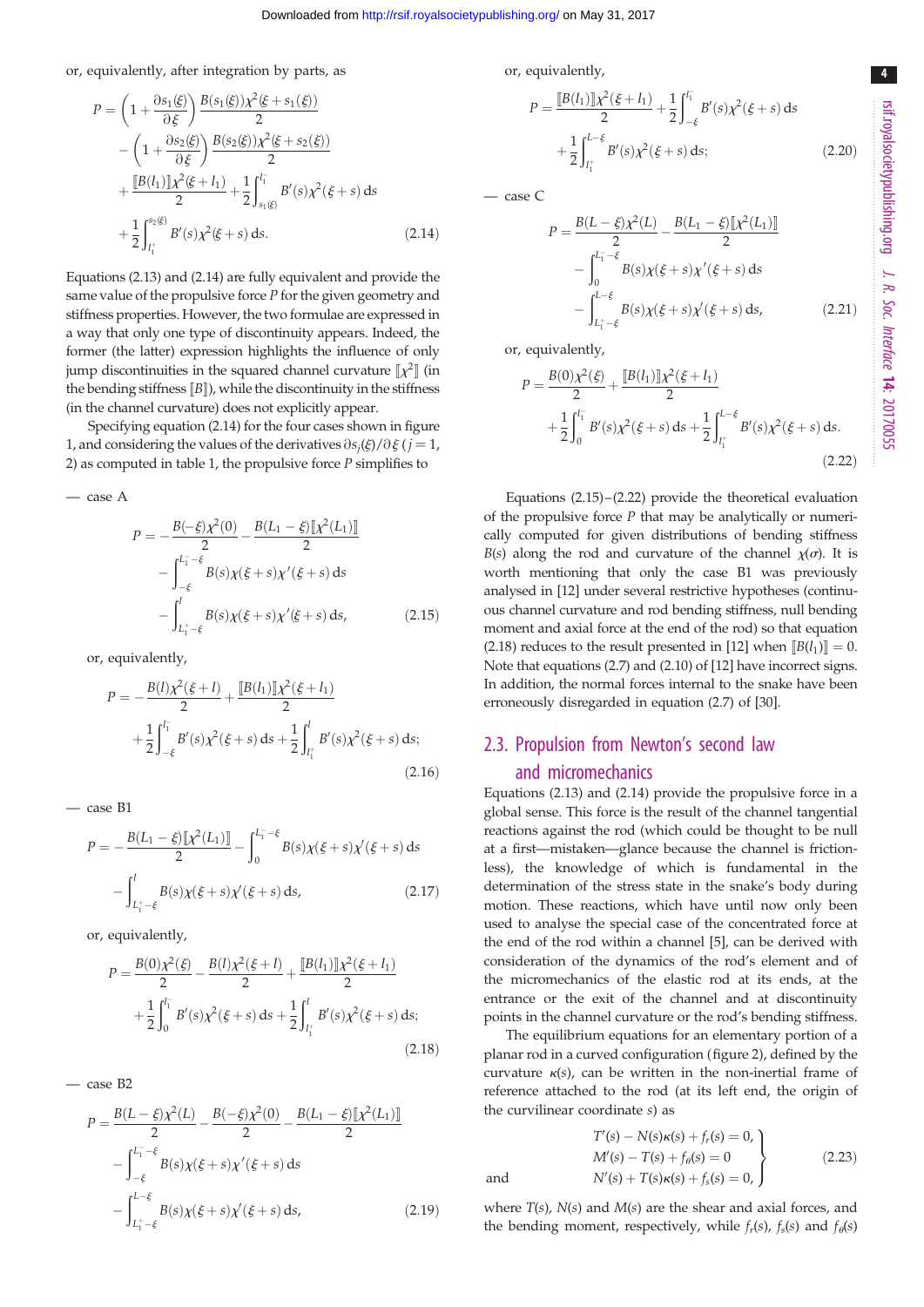<span id="page-4-0"></span>

Figure 2. Free body diagram of an element of the elastic rod in the deformed configuration, where  $M(s)$ ,  $T(s)$  and  $N(s)$  denote bending moment, shear and axial forces, respectively, while  $f_r(s)$ ,  $f_s(s)$  and  $f_\theta(s)$  are the distributed external forces (as the sum of the real and apparent forces) applied to the rod, respectively, in the transverse, axial and rotational directions. (Online version in colour.)

are the distributed (total) forces applied to the rod, respectively, in the transverse, axial and rotational directions. By means of D'Alembert's principle, the equations of motion for an elementary portion of the rod can be obtained from equation (2.23) by considering the distributed forces  $f_r(s)$ ,  $f_s(s)$  and  $f_\theta(s)$  to be the sum of the real distributed forces (provided by the contact with the channel) and the apparent distributed forces (given by the negative of the inertia forces per unit length). More specifically

— for the part of the rod constrained by the channel,  $\kappa(s)$  =  $x(s)$ , and neglecting the rotational inertia of the rod, the distributed forces are given by

$$
f_r(s) = p(s) - \gamma(s)\dot{\xi}^2 \chi(s), \nf_\theta(s) = m(s), \nf_s(s) = q(s) - \gamma(s)\ddot{\xi},
$$
\n
$$
\left.\begin{matrix} s \in (s_1, s_2), \\ s \in (s_1, s_2), \end{matrix}\right\} \quad (2.24)
$$

where  $p(s)$ ,  $q(s)$  and  $m(s)$  represent the channel reactions applied to the rod, respectively, in the transverse, axial and rotational directions;

— for the part of the rod outside the channel, this is assumed to remain straight (flexural vibrations are disregarded),  $k(s) = 0$ , so that the distributed forces are given by

$$
f_r(s) = 0,
$$
  
\n
$$
f_{\theta}(s) = 0,
$$
  
\n
$$
f_s(s) = -\gamma(s)\ddot{\xi},
$$
  
\n
$$
s \in [0, s_1(t)] \cup [s_2(t), l].
$$
 (2.25)

In this case, considering null boundary conditions at the ends, the integration of the equations of motion leads to

$$
M(s) = 0,
$$
  
\n
$$
T(s) = 0,
$$
  
\n
$$
N'(s) = \gamma(s)\ddot{\xi},
$$
  
\n
$$
s \in [0, s_1(t)] \cup [s_2(t), l].
$$
 (2.26)

It is worth remarking that, in the case of quasi-static motion (namely, negligible inertial density forces), the distributed forces  $f_r(s)$ ,  $f_\theta(s)$ ,  $f_s(s)$  would all be either null or coincident with the channel reactions  $p(s)$ ,  $m(s)$ ,  $q(s)$ , respectively, for the parts of the rod outside and within the channel.

#### 2.3.1. Micromechanics of a rod inside the channel

The tangential reactions acting at the rod's ends, at the channel entrance/exit, at the points of discontinuity of the channel curvature or of the rod's bending stiffness are derived here. These counter-intuitive reactions are strictly related to the

deformability of the constrained rod and to the nonrectilinearity of the channel and have been found in other 'non-classical' situations [[26,28,31](#page-12-0)].

Relaxing for a moment the assumption that the rod is perfectly tight to the channel, a clearance is introduced in the channel constraining the elastic rod as shown in [figure 3](#page-5-0). Owing to the presence of the gap, assumed small, between the elastic rod and the channel, the former always has a zone of detachment (singled out by the angle  $\Phi$  and having arc-length a) from the latter. In the micromechanical analysis developed below it is shown that in the limit when the gap vanishes, so that the detachment region vanishes too, a nonnull tangential reaction is developed by the frictionless channel.

In [figure 3,](#page-5-0) three possible cases of interest are sketched, namely: (i) the rod's end is inside the channel; (ii) the channel curvature has a discontinuity; and (iii) the rod's end is outside the channel. In all cases, the reaction force  $F$  is orthogonal to the channel, which is frictionless. Below, these three cases will be analysed together with the further case in which (iv) the rod has a discontinuity in the bending stiffness.

#### Tangential reaction at the rod end inside the channel

The situation when one end of the elastic rod is inside the frictionless channel with radius of curvature  $1/\chi$  is sketched in [figure 3](#page-5-0)a.

It is evident that the rod end is subject to the channel reaction F only, orthogonal to the upper contour of the channel. This force provides the moment  $M = \Phi F / \chi$  at the point (at the distance  $a = \Phi/\chi$  from the rod's end) where the elastic rod becomes adherent to the profile, so that  $M = B\chi$ . At that point the internal axial action can be approximated as  $F \sin \Phi \approx F \Phi$ , which becomes  $B \chi^2$ , the resultant axial force developing at the rod's end within a channel.

With reference to the curvilinear coordinate system s, if the left and the right ends of the rod are inside the channel,  $s_1 = 0$  and  $s_2 = l$ , the compressive reaction forces are realized by the channel at the edges of the rod

$$
N(0^{+}) = -B(0)\chi^{2}(\xi),
$$
 cases B1 and C, and  

$$
N(l^{-}) = -B(l)\chi^{2}(\xi + l),
$$
 cases A and B, (2.27)

which have also been obtained using the principle of virtual power in [\[5\]](#page-11-0) and are similar to the tangential reaction developing in a perfectly frictionless curvilinear profile constraining a clamped end of the rod [[31\]](#page-12-0).

## Tangential reaction at a discontinuity point in the channel curvature

In the case when there is a jump in the curvature along the channel [\(figure 3](#page-5-0)b), the curvature of the rod takes a value different from the channel curvature because a small gap is present. In particular, the rod has a transition length along which its curvature passes from the channel curvature before to that after the jump. With reference to [figure 3](#page-5-0)b, two concentrated contact reactions  $F^-$  and  $F^+$  develop orthogonal to the upper and lower contours of the channel at the rod's two detachment points. Owing to a difference in the angle  $\Phi$  in the direction of the two reactions, a tangential resultant is expected. At equilibrium, in the limit of vanishing detachment length a, the two reactions orthogonal to the channel tend to the same value,  $F^+ = F^- = F$ , and the tangential resultant is given by  $F \sin \Phi \approx F \Phi$ . The bending moments at the two detachment points are defined by the relevant curvature imposed by the channel, so that they are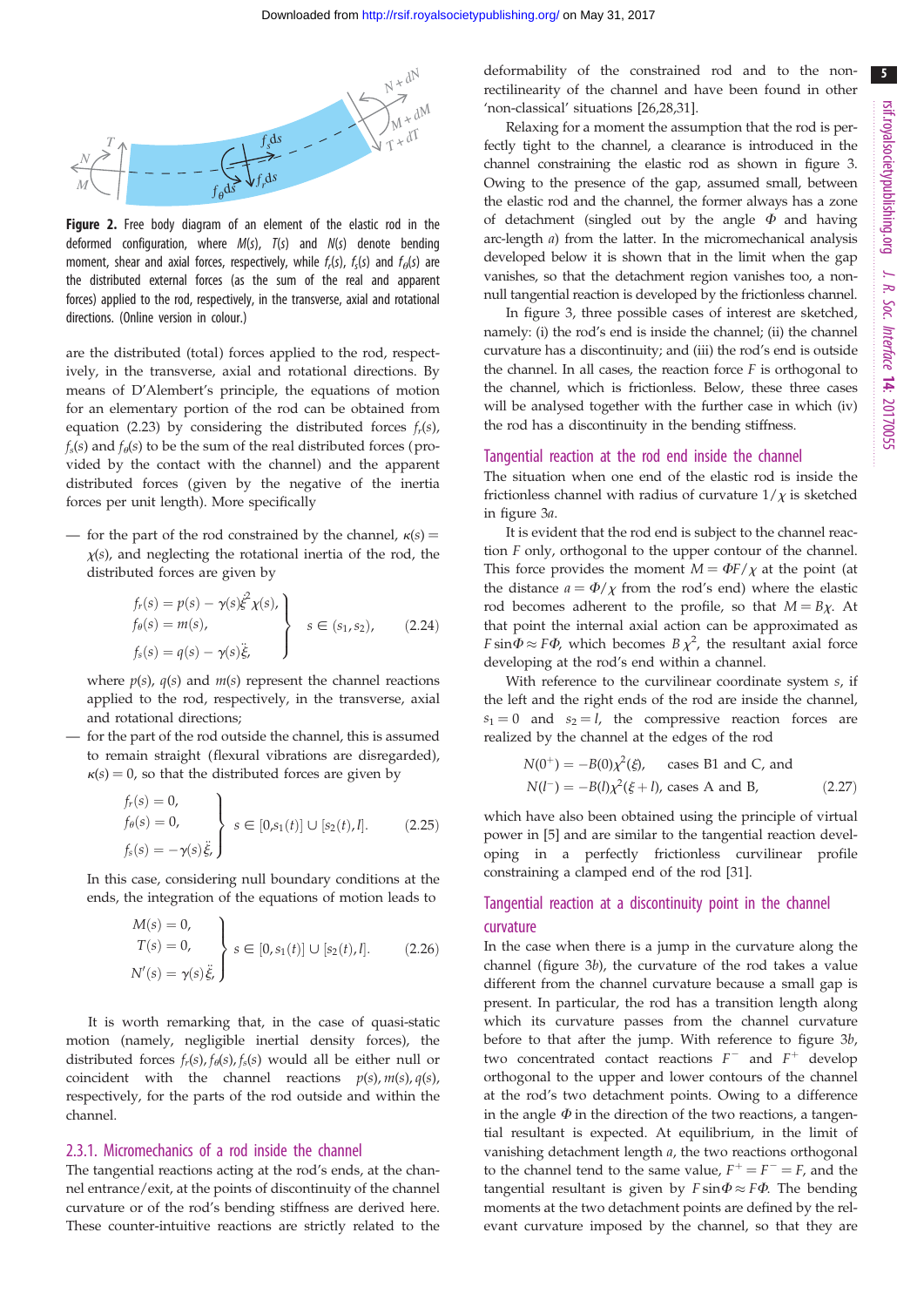6

<span id="page-5-0"></span>

Figure 3. Micromechanics of an elastic rod inside a frictionless rigid channel with a small clearance. Forces developing at one end of the rod (a), at a point of jump in curvature from  $\chi^-$  to  $\chi^+$  (b) and at the edge of the channel (c). Note that the detached part of the rod has arc-length a and is singled out by the angle  $\Phi$ . In the limit of null clearance, the detachment region vanishes and the two reactions orthogonal to the frictionless channel provide a resultant tangential force. (Online version in colour.)

given by  $M^- = B\chi^-$  and  $M^+ = B\chi^+$ . With reference to the linear elastic solution of a clamped rod of length a and loaded at its free end by both a force  $F$  and a moment  $M^-$ , the rotation angle at the loaded edge is  $\Phi = Fa^2/(2B) + M^{-1}$ a/B. Since it follows by equilibrium that  $Fa = M^+ - M^-$ , the tangential resultant  $F\Phi$  due to the jump in curvature  $\llbracket \chi \rrbracket$  provides a concentrated tangential reaction equal to  $B\llbracket\chi^2\rrbracket/2$ . Therefore, with reference to a jump in curvature occurring at the point  $s = L_1 - \xi$ , the presence of the abovementioned tangential reaction provides a jump in the internal axial force corresponding to

$$
[[N(L_1 - \xi)]] = -\frac{B(L_1 - \xi)[[\chi^2(L_1)]]}{2}.
$$
 (2.28)

#### Tangential reaction at an exit point from the channel

The analysis of the previous case is also relevant to the condition when a rod's end is outside the channel (figure 3c). Indeed, in this case  $\chi^2 = 0$  and, defining  $\chi^2 = \chi$ , the tangential resultant of the contact forces becomes  $B\chi^2/2$ . In the special case of partial insertion of the rod into the channel,  $s_1 \neq 0$  and  $s_2 \neq l$ , the tangential resultant  $B\chi^2/2$  provides the following jumps in the internal axial force:

$$
[[N(s_1)]] = -\frac{B(s_1)\chi^2(\xi + s_1)}{2}, \text{ cases A and B2, and}
$$

$$
[[N(s_2)]] = \frac{B(s_2)\chi^2(\xi + s_2)}{2}, \text{ cases B2 and C.}
$$
(2.29)

Note the following.

- The presence of the factor  $1/2$  distinguishes equation (2.29) from equation (2.27), which holds for the case of a rod entirely within the channel,  $s_1 = 0$  and  $s_2 = l$ .
- The tangential reactions (2.29) have an expression similar to, but different in sign from, the Eshelby-like force generated at a sliding (straight) sleeve providing the reaction moment  $M = B_X$  [\[26](#page-12-0)].

Tangential reaction at a point of discontinuity in the rod stiffness At the point  $s = l_1$ , where a jump in the bending stiffness  $[[B(l_1)]]$  is present, a tangential concentrated contact reaction  $[[B(l_1)] \chi^2$  is developed in order to satisfy the rotational equilibrium of the infinitesimal part of the rod taking the centre of the osculating circle as the pivot point. This tangential reaction provides the following jump in the internal axial force:

$$
[[N(l_1)]] = -[[B(l_1)]]\chi^2(\xi + l_1). \tag{2.30}
$$

#### 2.3.2. Integration of the equations of motion

Considering the force distributions (2.24) and (2.25), the longitudinal inertia density  $\gamma(s)\ddot{\xi}$  can be obtained from the equilibrium equations, equation (2.23), as

$$
\gamma(s)\ddot{\xi} = \begin{cases} N'(s) + M'(s)\chi(\xi + s) & s \in (s_1, s_2), \\ +q(s) + m(s)\chi(\xi + s), \\ N'(s), & s \in [0, s_1(t)] \cup [s_2(t), t]. \end{cases}
$$
\n(2.31)

Considering now the possibility of discontinuities in the stiffness and in the curvature, respectively, at the coordinates  $l_1$  and  $L_1 - \xi$  (equations (2.9) and (2.10)), integration of the longitudinal inertia density (equation (2.31)), over the length of the rod leads to the determination of the propulsive force P as

$$
P = N(I^{-}) - [[N(s_{2})]]\mathcal{H}(I - s_{2}) - [[N(I_{1})]] - [[N(L_{1} - \xi)]]
$$
  
\n
$$
- [[N(s_{1})]]\mathcal{H}(s_{1}) - N(0^{+}) + \frac{B(s_{2})\chi^{2}(\xi + s_{2})}{2}
$$
  
\n
$$
- \frac{[[B(I_{1})]]\chi^{2}(\xi + I_{1})}{2} - \frac{B(L_{1} - \xi)[[\chi^{2}(L_{1})]]}{2} - \frac{B(s_{1})\chi^{2}(\xi + s_{1})}{2}
$$
  
\n
$$
+ \frac{1}{2} \int_{s_{1}}^{I_{1}^{T}} B'(s)\chi^{2}(\xi + s) ds + \frac{1}{2} \int_{I_{1}^{+}}^{s_{2}} B'(s)\chi^{2}(\xi + s) ds
$$
  
\n
$$
+ \int_{s_{1}}^{s_{2}} [q(s) + m(s)\chi(\xi + s)] ds, \qquad (2.32)
$$

where

$$
\mathcal{H}(x) = \begin{cases} 1 & \forall x \neq 0, \\ 0 & x = 0. \end{cases} \tag{2.33}
$$

Although at first sight the propulsive force  $P$  given by equation (2.32) may appear different from that obtained through the energy approach (equation (2.14)), the two expressions are identical. Indeed, as shown through micromechanical concepts, (i) the jumps in the internal axial action  $[[N(L_1 - \xi)]]$  and  $[[N(l_1)]]$  are given by equations (2.28) and (2.30), respectively, as well as (ii) the following identities (to be compared with equations (2.27) and (2.29)) hold:

$$
N(0^{+}) + [[N(s1)]] \mathcal{H}(s1) = -\left(1 + \frac{1 \partial s_{1}(\xi)}{2} \partial \xi\right) B(s_{1}) \chi^{2}(\xi + s_{1})
$$
  
and 
$$
N(I^{-}) - [[N(s_{2})]] \mathcal{H}(I - s_{2}) = -\left(1 + \frac{1 \partial s_{2}(\xi)}{2} \partial \xi\right) B(s_{2}) \chi^{2}(\xi + s_{2}),
$$
\n(2.34)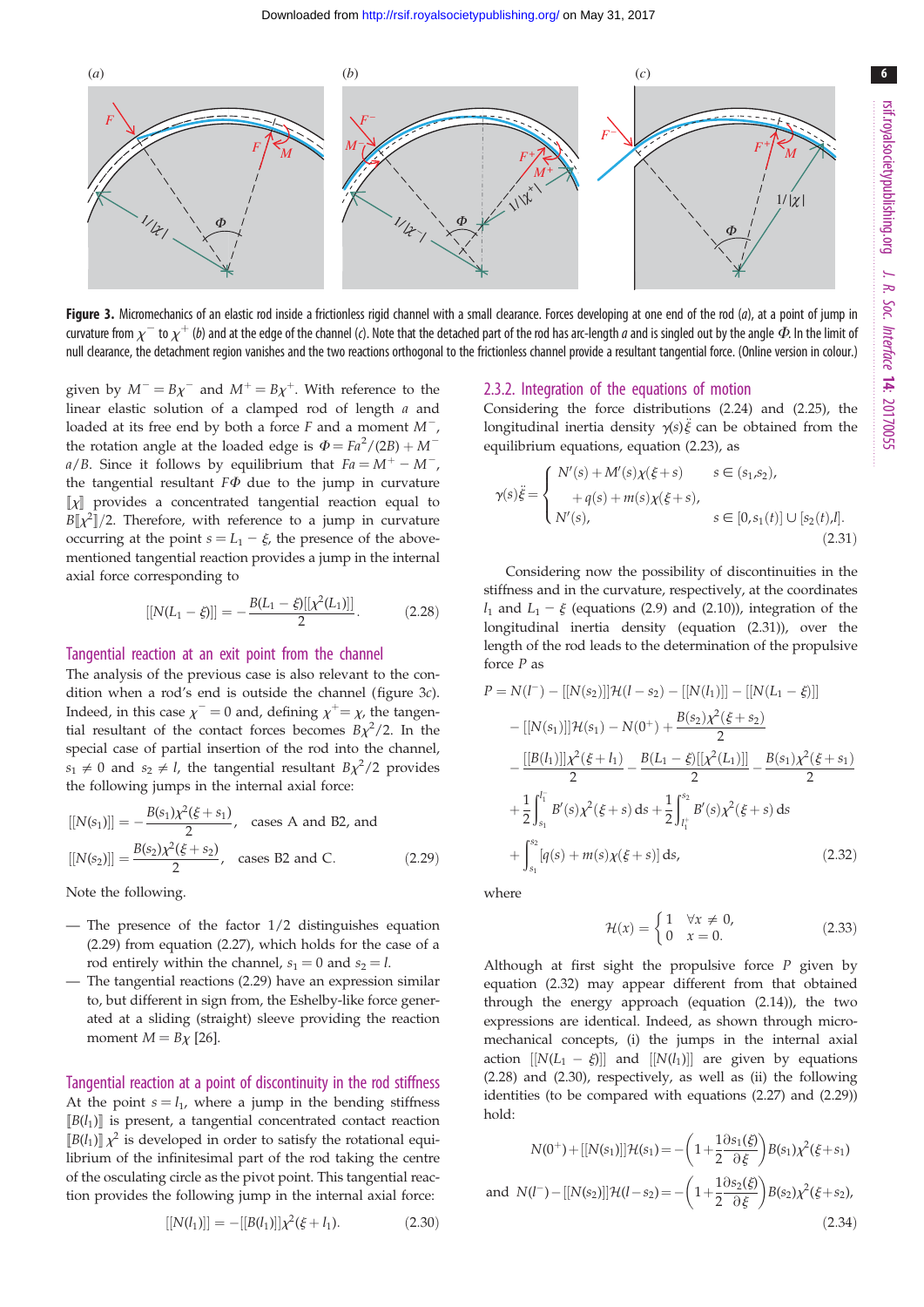7

Table 2. Expression for the propulsive force P for the four possible cases (A, B1, B2 and C; [figure 1](#page-2-0)) under the assumption of a channel with constant curvature  $\chi$  (first row) or of a rod with constant bending stiffness B (second row).

| case                          |  |         |  |
|-------------------------------|--|---------|--|
| P for const. curvature $\chi$ |  | $B(L -$ |  |
| P for const. stiffness B      |  |         |  |

and, furthermore, due to the definition of a perfectly smooth channel,<sup>4</sup> (iii) the virtual work done by the reaction forces  $q(s)$ and  $m(s)$  is null (at least in an integral sense),

$$
\int_0^l [q(s) + m(s)\chi(\xi + s)] ds = 0.
$$
 (2.35)

## 3. Examples

## 3.1. The case of a circular channel and the case of a rod

## with constant stiffness

The cases in which either the channel curvature or the rod stiffness is constant are considered.

In the case that a rod, with non-constant stiffness  $B(s)$ , is constrained by a channel with constant curvature  $\chi(\sigma) = \chi$ , the propulsive force (2.14) reduces to

$$
P = \left[\frac{\partial s_1(\xi)}{\partial \xi} B(s_1(\xi)) - \frac{\partial s_2(\xi)}{\partial \xi} B(s_2(\xi))\right] \frac{\chi^2}{2},\tag{3.1}
$$

while in the case that a rod with constant stiffness  $B(s) = B$  is inside a channel, with non-constant curvature  $\chi(\sigma)$ , the propulsive force (2.14) reduces to

$$
P = \frac{B}{2} \left[ \left( 1 + \frac{\partial s_1(\xi)}{\partial \xi} \right) \chi^2(\xi + s_1(\xi)) - \left( 1 + \frac{\partial s_2(\xi)}{\partial \xi} \right) \chi^2(\xi + s_2(\xi)) \right].
$$
\n(3.2)

With reference to the possible four cases sketched in [figure 1,](#page-2-0) the propulsive force simplifies as reported in table 2.

The evaluation of the propulsive force  $P$  in the different cases shows that:

- in the case when the rod has only one end outside the channel, an outward propulsive force is always realized in order to eject the rod from the channel on the side where the rod is initially out, namely  $\ddot{\xi}$  < 0 for case A and  $\ddot{\xi} > 0$  for case C:
- in the case of a channel with constant curvature, the propulsive force is null,  $P = 0$ , when the rod is completely inserted in the channel (case B1) so that the rod does not move; if both ends of the rod are outside the channel (case B2), an outward propulsive force is realized ejecting the rod away from the exit point of the channel where the rod has the highest bending stiffness;
- in the case of a rod with constant bending stiffness, the propulsive force is null,  $P = 0$ , when the rod has both ends outside the channel (case B2) so that the rod does not move; in the case when the rod is completely inserted in the channel, the propulsive force moves the rod away from the end deformed with the highest (in absolute value) curvature and towards the end deformed with the smallest one;

— in the case of a rod with constant bending stiffness constrained inside a channel with constant curvature the propulsive force is null,  $P = 0$ , whenever both the ends are constrained inside the channel (case B1) or both are free (case B2).

## 3.2. The two-piecewise constant rod stiffness inside a two-piecewise constant channel curvature

Let us now consider the case of both rod stiffness and channel curvature described by two-piecewise constant functions as follows:

$$
B(s) = \begin{cases} B_1 & s \in (0, l_1), \\ B_2 & s \in (l_1, l_1 + l_2), \end{cases}
$$
  
\n
$$
\chi(\sigma) = \begin{cases} \chi_1 & \sigma \in (0, l_1), \\ \chi_2 & \sigma \in (l_1, l_1 + l_2), \end{cases}
$$
\n(3.3)

where  $l_1 + l_2 = l$ ,  $L_1 + L_2 = L$  and for simplicity it is assumed that  ${L_1, L_2} > l$ .

Restricting attention to the case of a rod completely inserted inside the channel (case B1 in [figure 1\)](#page-2-0), namely  $\xi \in (0, L - l)$ , four possible subcases depending on the number of configurational parameters  $\xi(t)$  arise. The four subcases are sketched in [figure 4](#page-7-0) and listed in [table 3](#page-8-0) together with the elastic energy  $\mathcal E$  of the system and the propulsive force P evaluated in each case.

It can be concluded that

- the propulsive force is null,  $P = 0$ , in both subcases (I) and (IV) because a small perturbation in the configuration does not provide any change in the elastic energy of the system; this also occurs in subcases (II) and (III) in the special case when the two curvatures assume the same absolute value,  $|\chi_1| = |\chi_2|$ ;
- a non-null propulsive force is generated in subcases (II) and (III) in the direction of a decreasing amount of rod constrained by the highest curvature (in absolute value).

With reference to the case  $|\chi_1| < |\chi_2|$  and  $B_1 < B_2$ , the propulsive force  $P$  and the strain energy  $E$  are reported in [figure 4](#page-7-0) as functions of the configurational parameter  $\xi$ . The value  $\mathcal{E}_{II-III} = (B_1 l_1 \chi_1^2 + B_2 l_2 \chi_2^2)/2$  is introduced to define the strain energy at the transition from subcase II to subcase III. Note that subcases II and III provide a negative propulsive force, so that the motion is characterized by  $\dot{\xi}(t) < 0$ , towards minimization of the elastic energy.

# 4. Experiments on snake propulsion with an elastic rod

The experimental validation of the theoretical modelling presented in the previous sections was provided by employing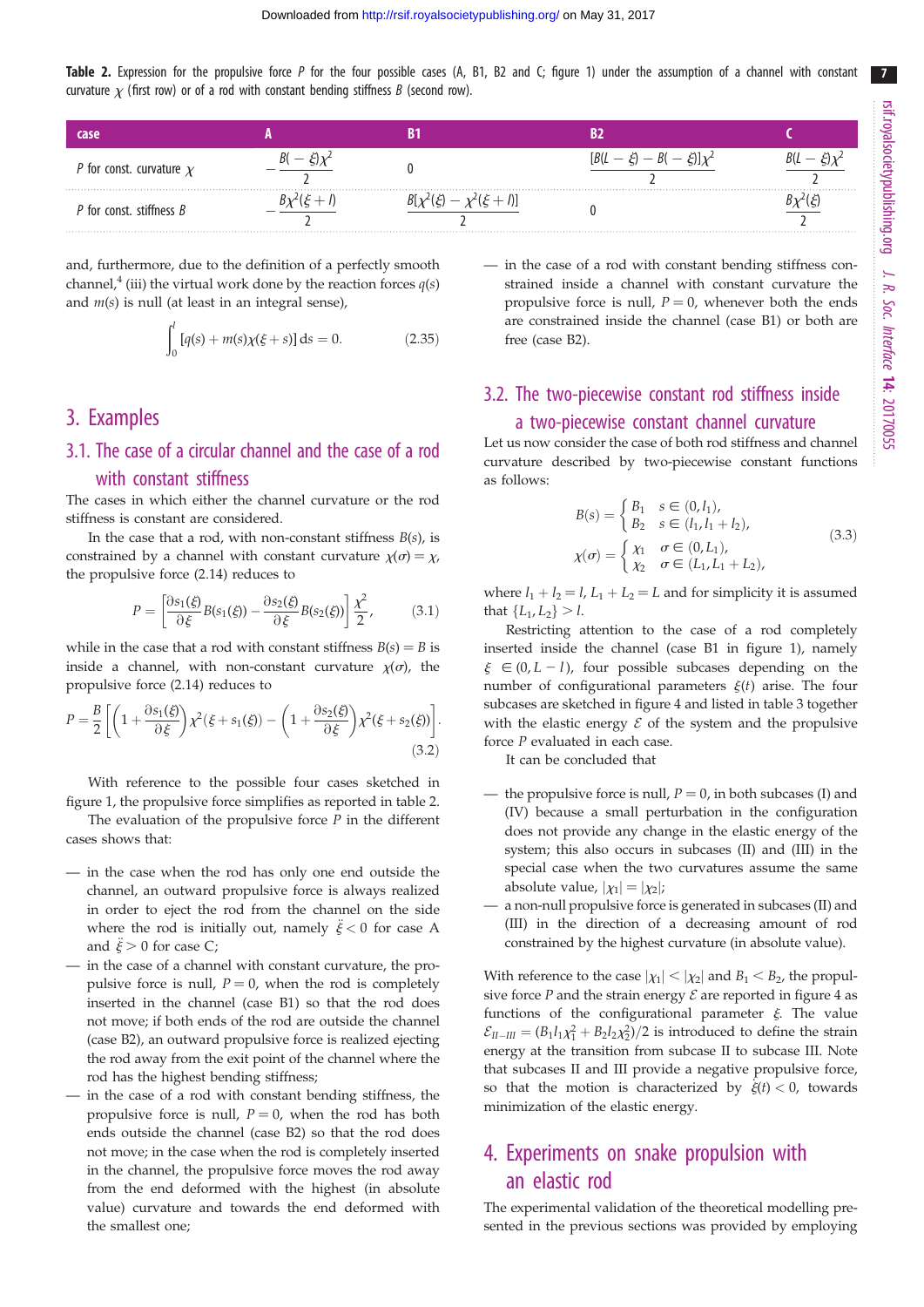<span id="page-7-0"></span>

Figure 4. With reference to case B1 [\(figure 1](#page-2-0)), four subcases (I, II, III and IV) are depicted for a rod of piecewise constant bending stiffness constrained inside a channel of piecewise constant curvature, at increasing curvilinear coordinate  $\xi(t)$  defined as in [table 3.](#page-8-0) The elastic energy  $\mathcal E$  (green) and the propulsive force P (red) are plotted as functions of the curvilinear coordinate  $\xi$ . The plot is representative of the case  $|\chi_1| < |\chi_2|$  and  $B_1 < B_2$ . (Online version in colour.)

the experimental set-up illustrated in [figure 5](#page-9-0). A frictionless channel, of length  $L = 750$  mm, was designed and manufactured at the Instability Laboratory in the shape of a clothoid spiral. This spiral, used in road design to provide the best smooth transition between different tracks, was selected to be the ideal candidate for experiments because its curvature  $\chi$  changes linearly with the arc length  $\sigma$ , so that  $\chi(\sigma) = \pi$  $\sigma/a^2$ , which is the reason why the clothoid is considered the basic form assumed by a snake during its motion [\[30](#page-12-0)]. This curve is parametrically expressed through Fresnel integrals as [\[32](#page-12-0)]

$$
x(\sigma) = a \int_0^{\sigma/a} \cos\left(\frac{\pi}{2}u^2\right) du,
$$
  

$$
y(\sigma) = a \int_0^{\sigma/a} \sin\left(\frac{\pi}{2}u^2\right) du,
$$
 (4.1)

where a represents a scaling parameter. In the design of the smooth channel, a scaling parameter  $a = 510$  mm was assumed, so that the curvature varies between 0 and  $0.009$   $\text{mm}^{-1}$ .

The two sides of the channel between which the elastic rod slides were realized with pairs of superimposed rollers (Misumi Europe; press-fit straight type, 20 mm diameter and 15 mm length), separated by a 3 mm thick Teflon (PTFE) sheet, which was introduced to reduce the discontinuities created by the gaps between the rollers (having rotation axis spaces of 21.62 mm). Two pairs of 66 and 76 rollers were used, respectively, for the short and long side of the channel, as shown in [figure 5](#page-9-0).

Different elastic rods were shaped by cutting (with an MDX-540 milling machine; Roland) 'plain' carbon fibre strips ( $E = 80148 \text{ MPa}$ ,  $\rho = 1620 \text{ kg m}^{-3}$ ), 2.05  $\pm$  0.05 mm thick,

40 mm wide and 2000 mm long. A tolerance of 0.5 mm was kept between the carbon rod and the rollers along the channel.

### 4.1. Ejection experiments

Qualitative experiments were performed by inserting (by hand) a rod of uniform bending stiffness into the channel and then suddenly releasing it. The release of elastic energy produces a violent upward ejection of the rod from the channel.

For a carbon-fibre rod of dimensions  $b = 16.2$  mm,  $t =$ 1.35 mm,  $l = 660$  mm, a mean exit velocity (calculated considering two subsequent images, taken with a high-speed camera (Sony PXW-FS5) just when the rod was entirely outside the channel) of  $8.5 + 0.5$  m s<sup>-1</sup> was estimated. The theoretical value of this upward velocity was calculated in the absence of dissipation to be equal to  $12.1 \text{ m s}^{-1}$ . In addition to the vibration trapped inside the elastic rod after ejection (which is observed to have a small amplitude), there are two sources of dissipation explaining the difference between the data. The first, and less important, is due to the friction inside the channel which is not exactly null, but remains very small, because the rollers perform very well and the elastic rod was oiled.5 The second source is due to the fact that the passage of the rod induces a fast rotation in the rollers, so that in the channel prototype a non-negligible kinetic energy remains, stored as rotational inertia of the rollers.

A sequence of frames (exported from a high-speed movie) is reported in [figure 6](#page-9-0) during a test (see the movie in the electronic supplementary material) showing how quickly the energy can be released as well as the efficiency of the propulsion.

8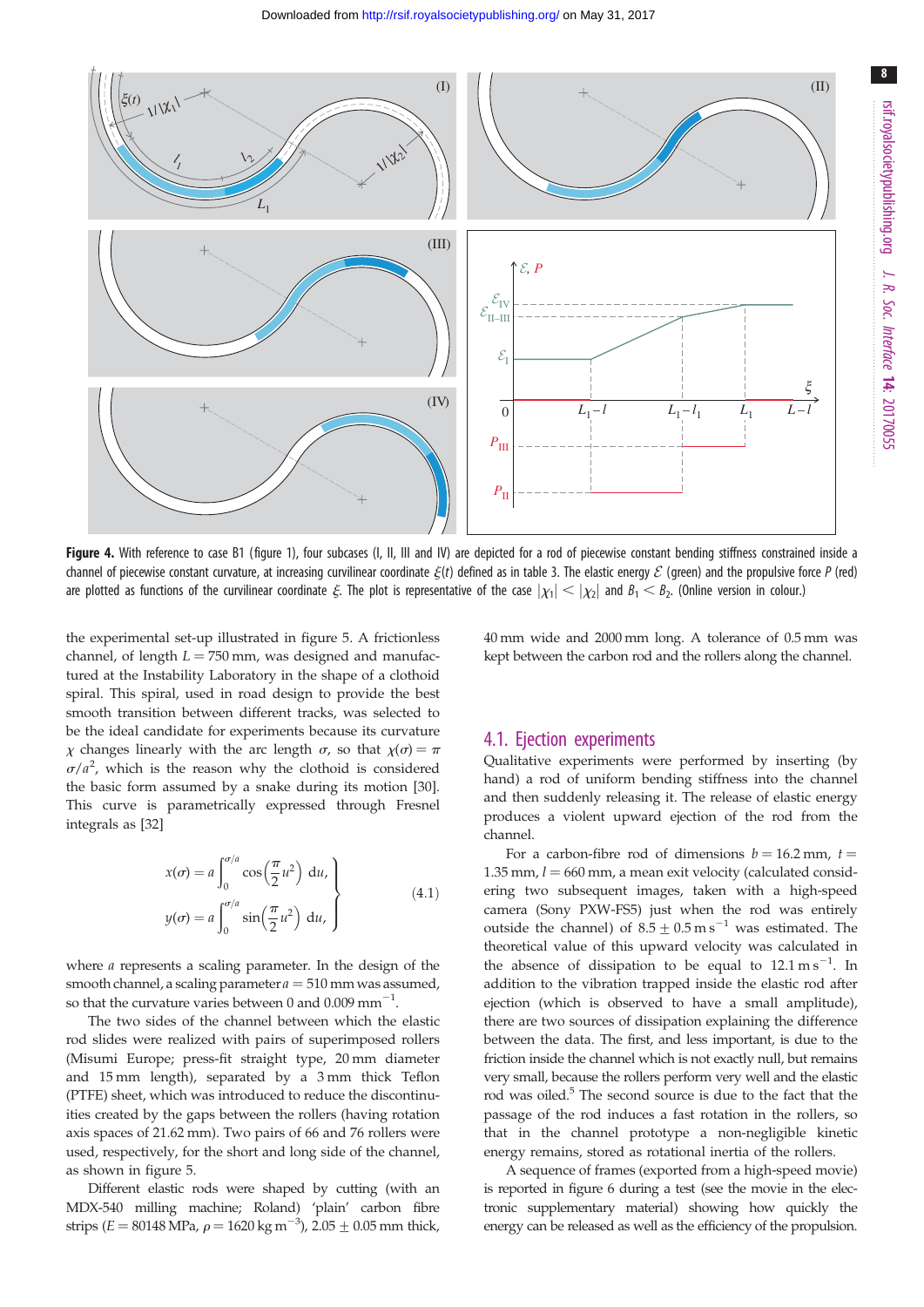<span id="page-8-0"></span>Table 3. Elastic energy  $\mathcal E$  and propulsive force P for the four possible subcases (I, II, III and IV) of a two-piecewise constant bending stiffness rod completely inserted within a two-piecewise constant curvature channel [\(figure 4](#page-7-0)).

| $\in (0, l_1 - l)$                   | $\in$ $(l_1 - l, l_1 - l_1)$                    | $\in$ $(l_1 - l_1, l_1)$                                                                                                    | $\in (l_1, l - 1)$ |
|--------------------------------------|-------------------------------------------------|-----------------------------------------------------------------------------------------------------------------------------|--------------------|
| $\frac{1}{2}(B_1l_1 + B_2l_2)\chi^2$ | + $B_2(L_1 - I_1 - \xi)(\chi_1^2 - \chi_2^2)$ } | $\frac{1}{2}$ {B <sub>1</sub> I <sub>1</sub> $\chi_1^2 + B_2 I_2 \chi_2^2$<br>$+ B_1(l_1 - l_1 - \xi)(\chi_1^2 - \chi_2^2)$ |                    |
|                                      |                                                 |                                                                                                                             |                    |

## 4.2. Quantitative experiments

For a quantitative evaluation, the propulsive force  $P$  was measured by extracting the left edge  $(s = 0)$  of the rod from the channel at a constant low speed $\dot{\xi} = -2\,\mathrm{mm\,s}^{-1}$ , using a loading frame (Midi 10; Messphysik Materials Testing) placed horizontally and simultaneously acquiring the load (Mettler MT1041 load cell RC 200N connected to a NI CompactRio acquisition system).

With the purpose of separately verifying the different contributions to the propulsive force, three rods were tested that differ in the bending stiffness distribution  $B(s)$  provided by varying the width  $b(s)$ , namely: a rod with constant stiffness (see [figure 5](#page-9-0)c), a rod with a localized jump in the stiffness (see [figure 5](#page-9-0)d) and a rod with a linearly varying stiffness (see [figure 5](#page-9-0)e).

Constant stiffness rod. The effect of the channel curvature on the propulsive force has been measured for constant bending stiffness ( $B(s) = B_1 = 1.211 \times 10^6$  mm<sup>4</sup>, provided by  $b(s) = b_1 = 21.1$  mm) in the cases (B2) and (A) in [figure 1](#page-2-0). The propulsive force can be obtained from the particularization of equation (2.16) as

$$
P = -\frac{\pi^2 B_1}{2a^4} (\xi + l)^2, \quad \xi \in (-l, L - l), \tag{4.2}
$$

while from equation (2.20) the propulsive force is null for  $\xi \in (L - l, 0).$ 

Rod with a localized jump in stiffness. The propulsive force has been measured when a rod with a finite jump in the bending stiffness (varying from  $B_1 = 1.985 \times 10^6$  mm<sup>4</sup>, provided by  $b_1 = 34.5$  mm, to  $B_2 = 0.460 \times 10^6$  mm<sup>4</sup>, provided by  $b_2 = 8$  mm, at the coordinate  $l_1 = 1.1L$ ) sweeps the channel (case B2 in [figure 1\)](#page-2-0),

$$
B(s) = \begin{cases} B_1, & s \in [0, l_1], \\ B_2, & s \in [l_1, l]. \end{cases}
$$
(4.3)

The propulsive force is theoretically predicted by equation (2.20) assuming  $B'(s) = 0$  and taking  $[ B(l_1) ] ] = B_2 - B_1$ (where  $\beta = B_2/B_1 = 0.232$ ) as

$$
P = -\frac{\pi^2 (1 - \beta) B_1}{2a^4} (\xi + l)^2, \quad \xi \in [-l_1, L - l_1], \quad (4.4)
$$

while from equation (2.20) the propulsive force is null for  $\xi \in (L - l, 0).$ 

Rod with a linearly varying stiffness. The propulsive force generated during the movement of an elastic rod with a linearly varying bending stiffness (from  $B_1 = 2.134 \times 10^6$ mm<sup>4</sup>, provided by  $b_1 = 34.5$  mm, at the coordinate  $s = l_1$  =

1.1L, to  $B_2 = 0.112 \times 10^6$  mm<sup>4</sup>, provided by  $b_2 = 2$  mm, at the coordinate  $s = l_1 + d$ , with  $d = 750$  mm) has been measured (case B2 in [figure 1](#page-2-0)),

$$
B(s) = \begin{cases} B_{1}, & s \in [0, l_{1}], \\ B_{1} + \frac{B_{2} - B_{1}}{d}(s - l_{1}), & s \in [l_{1}, l_{1} + d], \\ B_{2}, & s \in [l_{1} + d, l]. \end{cases}
$$
(4.5)

The propulsive force can be computed from equation (2.20) assuming  $B'(s) = (\beta - 1)B_1/d$  (where  $\beta = B_2/B_1 = 0.054$ ) and taking  $[[B(l_1)]] = 0$  as

$$
P = -\frac{\pi^2 (1 - \beta) B_1 L^3 - (\xi + l_1)^3}{6a^4}, \quad \xi \in [-l_1, L - l_1], \quad (4.6)
$$

while from equation (2.20) the propulsive force is null for  $\xi \in$  $(L - l, 0).$ 

Although the channel is idealized as rigid and frictionless in the theoretical approach, a minimal amount of friction has to be expected in any practical realization. This friction has been measured by pulling through the channel a rod of constant bending stiffness, as shown in scheme B2 in [figure 1](#page-2-0), and finding that a non-null force was present (which was measured to oscillate between 3 and 4 N), instead of being null as theoretically predicted. This determination of the channel friction is important in our understanding of the experiments.

The results of the experiments describing the three cases of constant, discontinuous and linearly varying bending stiffness are, respectively, reported in [figure 7](#page-10-0)a, [7](#page-10-0)b and [7](#page-10-0)c.

In figure 7, the propulsive force  $P$  (made dimensionless through multiplication by  $L^2$  and division by  $B_1$ ) is reported versus the configurational parameter  $\xi$  (made dimensionless through division by the channel length L). Note that the scale of the vertical axis in [figure 7](#page-10-0)c is different from that in [figure 7](#page-10-0)a and [figure 7](#page-10-0)b.

In all the three cases, the graphs have to be read from right to left, because the tests were performed at decreasing  $\xi$ . The experiments have been designed to initiate from a situation of steady state (initiating from  $\xi/L = 0$  and terminating at  $\xi/L = -0.1$ ), in which the propulsive force is theoretically null,  $P = 0$ .

In the two cases reported in figure  $7a,b$  $7a,b$ , the propulsive force jumps to a finite value when the rod's end [\(figure 7](#page-10-0)a) or the rod's discontinuity in B [\(figure 7](#page-10-0)b) enters the channel,  $\xi/L = -0.1$ . Finally, at the exit from the channel,  $\xi/L = -1.1$ , the propulsive force smoothly vanishes.

In the case reported in [figure 7](#page-10-0)c, at decreasing  $\xi/L$ , the propulsive force P increases up to a maximum value attained at  $\xi/L = -1.1$  (and then would decay to zero, if the experiment were continued, which it was not). All theoretical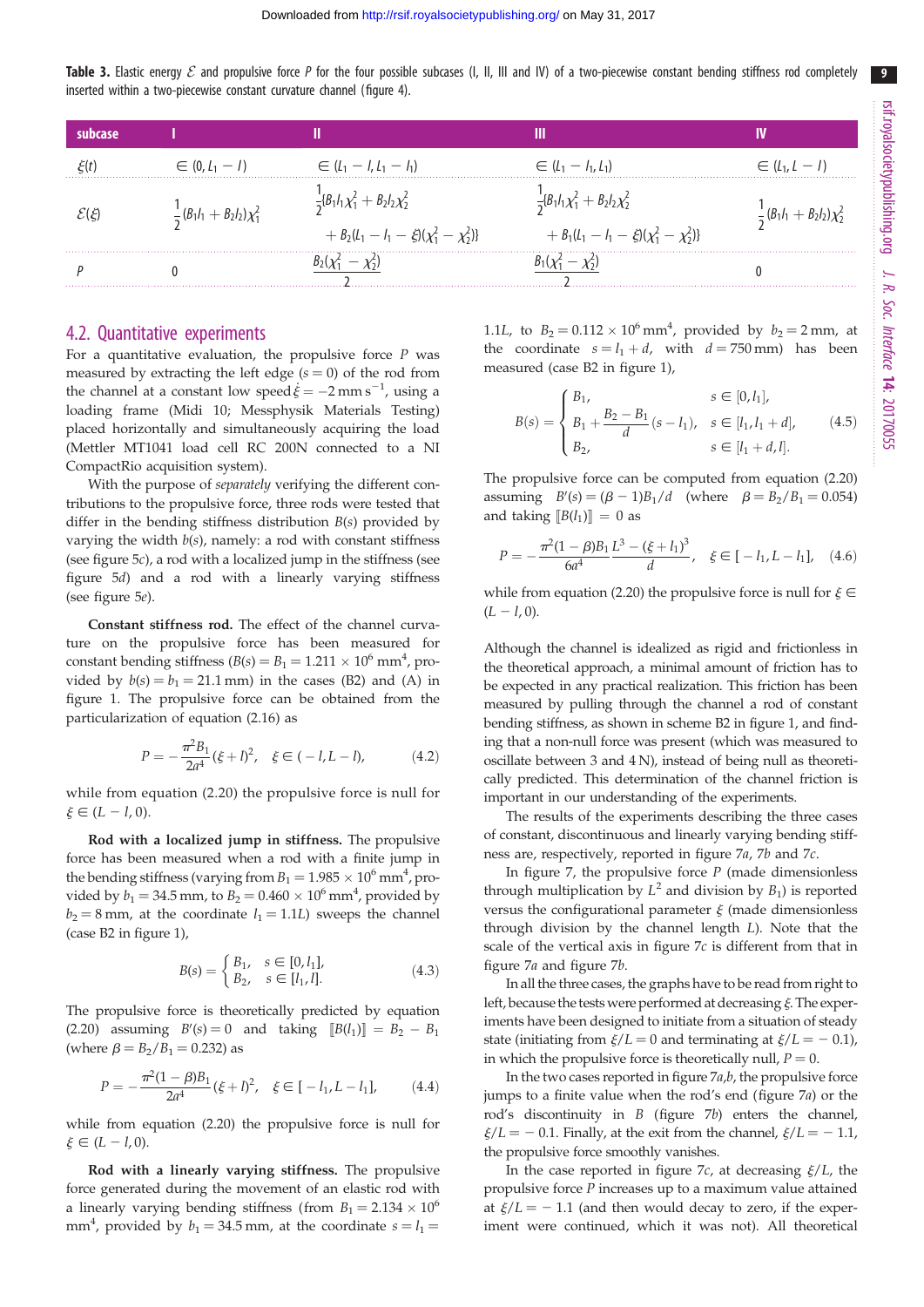<span id="page-9-0"></span>

Figure 5. The design and realization of the frictionless channel, showing: (a) the Teflon layer interposed between rollers (note the detail of the end of the rod), (b) a photo of the apparatus during a test, and a series of details showing the Teflon (PTFE) sheet and the pairs of rollers constraining a rod having (c) constant stiffness, (d) a jump in stiffness and (e) a linearly varying stiffness. (Online version in colour.)



Figure 6. A sequence of frames (taken from a high-speed movie) showing the upward ejection of an elastic rod from the dothoid spiral channel shown in figure 5. The mean exit speed was found to be equal to 8.5  $\pm$  0.5 m s<sup>-1</sup> and was estimated considering two subsequent frames taken just when the rod was completely outside the channel. If the measured value of the velocity is compared with the theoretical one calculated in the absence of dissipation (12.1 m s<sup>-1</sup>), the efficiency of the device can be estimated. (Online version in colour.)

predictions are reported with black curves and all experimental values with blue spots ( joined with orange segments).

Although an immediate qualitative and quantitative agreement between theoretical predictions (black curves) and experimental values (marked in red) can be appreciated from [figure 7](#page-10-0), the discrepancies can be easily classified and explained as follows.

- The propulsive force displays an oscillation which is the consequence of the gaps between the rollers, an effect only partially alleviated by the Teflon layer. Note that the oscillations are more evident in the cases where either the rod's end [\(figure 7](#page-10-0)a), or the localized discontinuity in the rod's thickness [\(figure 7](#page-10-0)b) sweeps the channel and hits the rollers (see the detail in figure 5a). In the case when the rod has a continuous change in thickness  $b$  ([figure 7](#page-10-0)b), the oscillations are strongly reduced (taking into account the different scale in the vertical axes of the graphs in the figure).
- The propulsive force is slightly reduced with respect to the expected theoretical value, even in the steady-state case, where it is negative rather than being null. This is the direct consequence of the small, but not null, friction in the channel that after normalization yields a spurious force  $PL^2/B_1 = 1.5 \pm 0.5$ , almost exactly corresponding to the observed shift in the data.
- The propulsive force in figure  $7a,b$  approaches zero faster than the theoretical prediction near  $\xi/L = -1$ . This is simply due to the tolerance of 0.5 mm between the elastic rod and the rollers, so that the elastic rod reaches its undeformed configuration before it complete exits from the channel.

It can be concluded that the model of snake motion is definitively confirmed by experiments and that the propulsive force can be directly measured with a quasi-static electromechanical testing machine.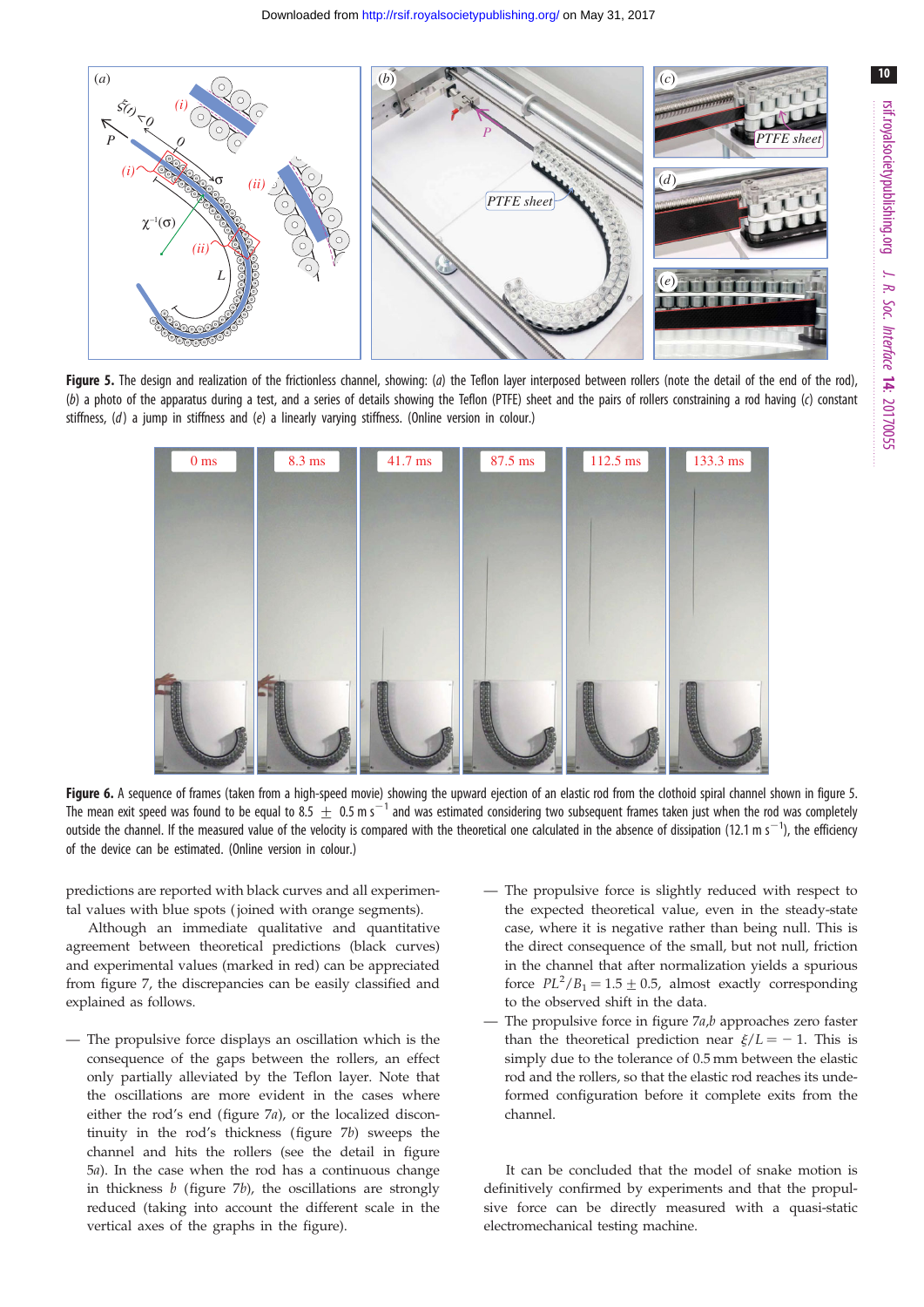<span id="page-10-0"></span>

Figure 7. Experiments on elastic rods sliding within a frictionless channel. Three cases of constant (a), piecewise constant (b) and linearly varying (c) bending stiffness are considered. Left: experimental results (marked in blue) are close to the theoretical prediction (marked in black, and referring to equations (4.2), (4.4) and (4.6), respectively). The oscillation of the load is due to the gaps between the rollers; the fact that the experimental values are smaller than the predictions is due to the effect of friction, which is small, but not null. Right: sketch of the initial ( $\zeta/L = 0$ ) and final ( $\zeta/L = -1.1$ ) configurations for the three cases of variation in the bending stiffness considered for the experiments (for simplicity, only a few rollers aligned on a straight line are reported). (Online version in colour.)

# 5. Conclusions, with a discussion on modelling snake motion

A model of serpentine motion, in which an elastic rod (the snake) moves inside a frictionless channel (the lateral restraints provided by projections from the ground or by transverse friction) through a release of (muscular) elastic energy, has been reviewed, corrected and extended, to cover situations occurring when the snake's body lies only partially inside the restraining channel and to explain tangential contact forces (so far ignored, but crucial to the propulsion). The presented theoretical results represent an extension and a clarification based on the concept of configurational force of the mathematical models introduced by Gray [[1](#page-11-0)–[3](#page-11-0)] and developed in several later contributions [[5,7,13,15](#page-11-0),[30\]](#page-12-0).

An experimental set-up has been designed, realized and tested, which allows for the first time direct measurement of the propulsive force in different situations, also involving a jump in the rod's bending stiffness (which a snake can obtain through a relaxation of muscles over a small zone of its body). Experimental results have been found to strongly confirm the theory, so that the developed experimental setup is now available to directly measure the propulsive force

11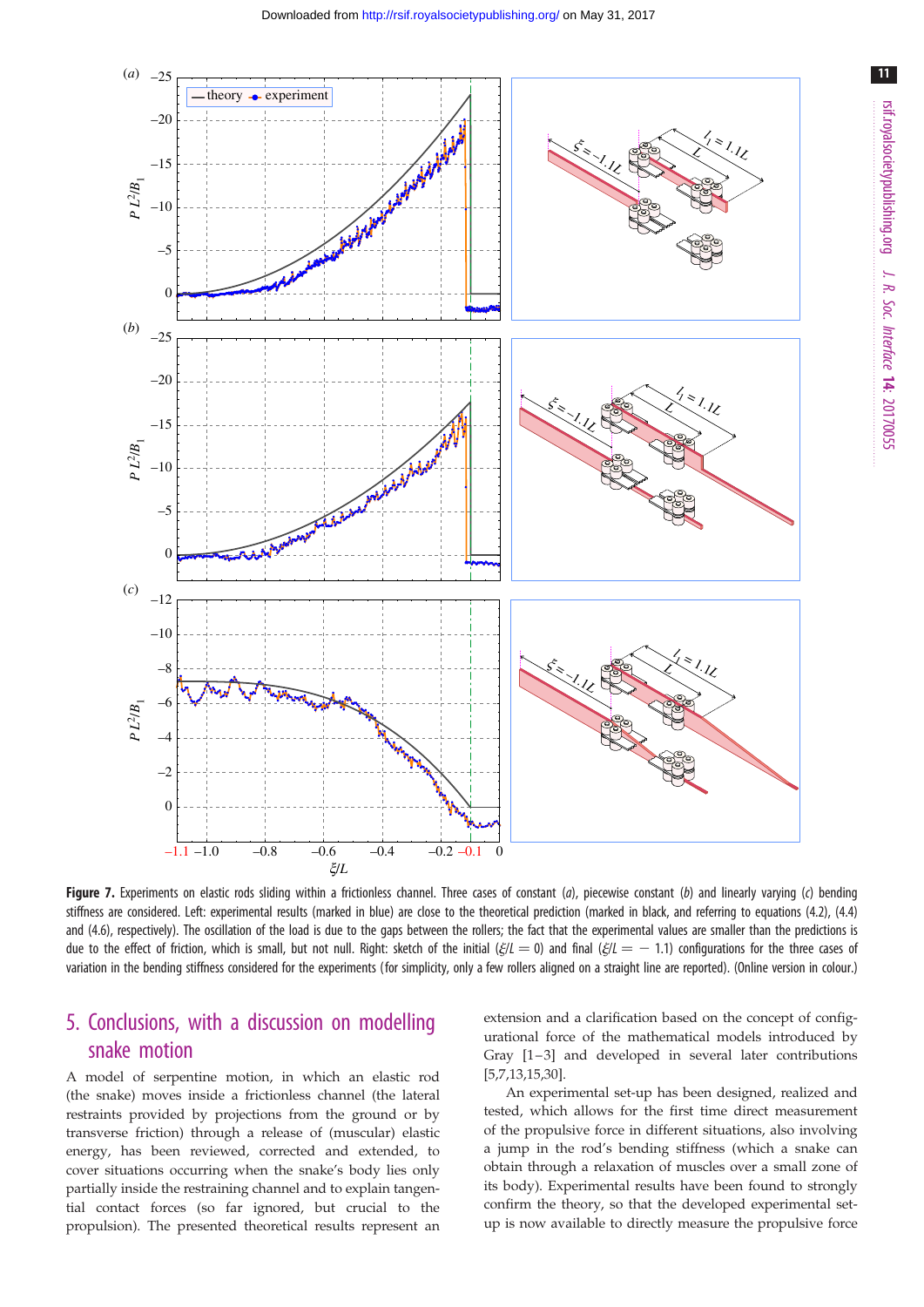<span id="page-11-0"></span>on 'prototypical snakes' made up of elastic rods of different materials, stiffnesses and geometries. In this way difficulties related partially to mathematical modelling and partially to the use of living serpents, which are difficult to handle and to test, can be bypassed. The experiments can in fact be extended to situations involving friction (which is difficult to treat mathematically, because the transverse reactions in the channel are not known), or lubrication (the experimental equipment can be submerged in water or other liquids), or different stiffnesses (not only in the snake's body, but also in the channel transverse stiffness), and complex geometries of both the channel and the snake. Imagine, for instance, a snake moving against obstacles in an environment including partially submerged areas: using a physical model of such a situation, the developed experimental set-up would allow direct measurement of the propulsive force.

Data accessibility. Calculations were performed analytically. Experiments are reported in the figures and in the electronic supplementary material. Further data will be provided upon request.

Authors' contributions. D.B. and N.M.P. planned the paper. D.B., F.D.C. and D.M. developed the mechanical model, carried out the calculations, designed the experiments and wrote the text. A.B.M. and N.V.M. participated in the calculations. D.M. realized the experiments and took all photos and movies. All authors reviewed the paper and gave their final approval for publication.

Competing interests. The authors declare no competing interests.

Funding. D.B., F.D.C., D.M., A.B.M. and N.V.M. acknowledge financial support from the ERC AdG Ideas 2013 INSTABILITIES no. 340561. N.M.P. is supported by the European Research Council PoC 2015 'Silkene' no. 693670, by the European Commission H2020 under the Graphene Flagship Core 1 no. 696656 (WP14 'Polymer Nanocomposites') and under the Fet Proactive 'Neurofibres' no. 732344.

## **Endnotes**

<sup>1</sup>In the absence of projections from the ground, for instance when the snake moves on a flat surface, friction transverse (longitudinal friction remains always detrimental to propulsion) to the body provides the necessary constraint. Therefore, friction at the contact between the snake's skin and the ground is strongly orthotropic, as shown in  $[5-7]$ . The model considered in the present article can be viewed as the extreme situation of orthotropy in which longitudinal and transverse friction are, respectively, null and infinite.

<sup>2</sup>The elastic rod model was also used to explain concertina [18] and rectilinear movement, in the latter case introducing an axial deformation, so that propulsion is related to one-dimensional travelling waves [19] or diffusion [20–22]. In sharp contrast with the model for serpentine motion, the models for other movements are all based on friction between the animal and the ground, which has been analysed from several perspectives [\[23](#page-12-0)].

 $3$ In the present analysis, the potential energy related to the weight of the bar is assumed constant during the motion. This condition is realized when the planar motion is orthogonal to the direction of gravity (as for a snake moving in a horizontal plane), but is also consistent when the variation in the gravitational energy is negligible with respect to the variations in elastic and kinetic energy occurring during the motion.

<sup>4</sup>It is worth remarking that the assumption of a frictionless constraint does not imply that specific components of the channel reaction are zero, rather that the reaction components are restrained to a special setting providing null virtual work. Only in particular cases, such as those of rectilinear frictionless constraint or constrained rigid bodies, does the imposition of null virtual work imply the annihilation of some of the reaction components.

5 Note that during the ejection experiments the dynamic friction comes into play. The value of such a type of friction is much smaller than that reported later, as evaluated during quasi-static experiments.

## **References**

- 1. Gray J. 1946 The mechanism of locomotion in snakes. J. Exp. Biol. 23, 101– 120.
- 2. Gray J. 1953 How animals move. Cambridge, UK: Cambridge University Press
- 3. Gray J, Lissmann HW. 1950 The kinetics of locomotion of the grass-snake. J. Exp. Biol. 26, 354– 367.
- 4. Mosauer W. 1932 On the locomotion of snakes. Science 76, 583– 585. [\(doi:10.1126/science.76.1982.](http://dx.doi.org/10.1126/science.76.1982.583) [583](http://dx.doi.org/10.1126/science.76.1982.583))
- 5. Cicconofri G, DeSimone A. 2015 A study of snakelike locomotion through the analysis of a flexible robot model. Proc. R. Soc. A 471, 20150054. [\(doi:10.1098/rspa.2015.0054\)](http://dx.doi.org/10.1098/rspa.2015.0054)
- 6. Hazel J, Stone M, Grace MS, Tsukruk VV. 1999 Nanoscale design of snake skin for reptation locomotions via friction anisotropy. J. Biomech. 32, 477– 484. ([doi:10.1016/S0021-9290\(99\)00013-5\)](http://dx.doi.org/10.1016/S0021-9290(99)00013-5)
- 7. Hu DL, Nirody J, Scott T, Shelley MJ. 2009 The mechanics of slithering locomotion. Proc. Natl. Acad. Sci. USA 106, 10 081 - 10 085. [\(doi:10.1073/pnas.](http://dx.doi.org/10.1073/pnas.0812533106) [0812533106\)](http://dx.doi.org/10.1073/pnas.0812533106)
- 8. Majmudar T, Keaveny EE, Zhang J, Shelley MJ. 2012 Experiments and theory of undulatory locomotion in a simple structured medium. J. R. Soc. Interface 9, 1809 – 1823. [\(doi:10.1098/rsif.2011.0856](http://dx.doi.org/10.1098/rsif.2011.0856))
- Antman SS. 2005 Nonlinear problems of elasticity, vol. 107. New York, NY: Springer.
- 10. Audoly B, Pomeau Y. 2010 Elasticity and geometry. Oxford, UK: Oxford University Press.
- 11. Bigoni D, Bosi F, Misseroni D, Dal Corso F, Noselli G. 2015 New phenomena in nonlinear elastic structures: from tensile buckling to configurational forces. In Extremely deformable structures (ed D Bigoni), pp. 55– 136. CISM Courses and Lectures, vol. 562. Vienna, Austria: Springer.
- 12. Kuznetsov VM, Lugovtsov BA, Sher YN. 1967 On the motive mechanism of snakes and fish. Arch. Ration. Mech. Anal. 25, 367–387. [\(doi:10.1007/BF00291937\)](http://dx.doi.org/10.1007/BF00291937)
- 13. Lavrentiev MA, Lavrentiev MM. 1962 On a principle for creating a tractive force of motion. J. Appl. Mech. Tech. Phys.  $4, 6-9$ . [In Russian.]
- 14. Alben S. 2013 Optimizing snake locomotion in the plane. Proc. R. Soc. A 469, 20130236. [\(doi:10.1098/](http://dx.doi.org/10.1098/rspa.2013.0236) [rspa.2013.0236\)](http://dx.doi.org/10.1098/rspa.2013.0236)
- 15. Guo ZV, Mahadevan L. 2008 Limbless undulatory propulsion on land. Proc. Natl. Acad. Sci. USA 105, 3179– 3184. [\(doi:10.1073/pnas.0705442105\)](http://dx.doi.org/10.1073/pnas.0705442105)
- 16. Maladen RD, Ding Y, Umbanhowar PB, Kamor A, Goldman DI. 2011 Mechanical models of sandfish locomotion reveal principles of high performance subsurface sand-swimming.

J. R. Soc. Interface 8, 1332 – 1345. [\(doi:10.1098/rsif.](http://dx.doi.org/10.1098/rsif.2010.0678) [2010.0678](http://dx.doi.org/10.1098/rsif.2010.0678))

- 17. Boyer F, Ali S, Porez M. 2012 Macrocontinuous dynamics for hyperredundant robots: application to kinematic locomotion bioinspired by elongated body animals. IEEE Trans. Robot. 28, 303-317. ([doi:10.1109/TRO.2011.2171616](http://dx.doi.org/10.1109/TRO.2011.2171616))
- 18. Xiao J, Chen X. 2013 Buckling morphology of an elastic beam between two parallel lateral constraints: implication for a snake crawling between walls. J. R. Soc. Interface 10, 20130399. ([doi:10.1098/rsif.2013.0399](http://dx.doi.org/10.1098/rsif.2013.0399))
- 19. Marvi H, Bridges J, Hu DL. 2013 Snakes mimic earthworms: propulsion using rectilinear travelling waves. J. R. Soc. Interface 10, 20130188. ([doi:10.](http://dx.doi.org/10.1098/rsif.2013.0188) [1098/rsif.2013.0188](http://dx.doi.org/10.1098/rsif.2013.0188))
- 20. Tanaka Y, Ito K, Nakagaki T, Kobayashi R. 2012 Mechanics of peristaltic locomotion and role of anchoring. J. R. Soc. Interface 9, 222– 233. [\(doi:10.](http://dx.doi.org/10.1098/rsif.2011.0339) [1098/rsif.2011.0339](http://dx.doi.org/10.1098/rsif.2011.0339))
- 21. Kuroda S, Kunita I, Tanaka Y, Ishiguro A, Kobayashi R, Nakagaki T. 2014 Common mechanics of mode switching in locomotion of limbless and legged animals. J. R. Soc. Interface 11, 20140205. ([doi:10.1098/](http://dx.doi.org/10.1098/rsif.2014.0205) [rsif.2014.0205](http://dx.doi.org/10.1098/rsif.2014.0205))

rsif.royalsocietypublishing.org

J. R.Soc.

Interface

14: 20170055